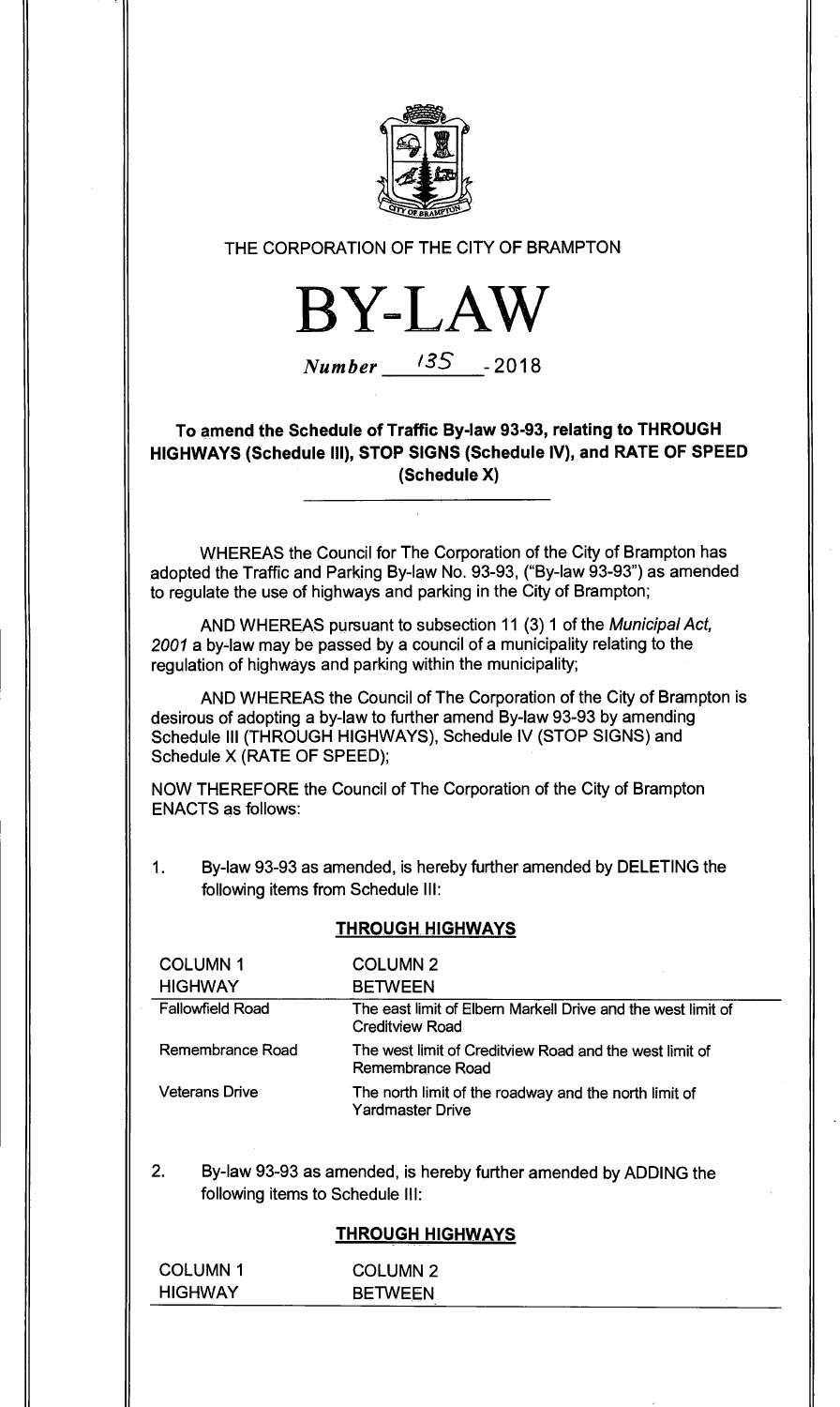| <b>Brisdale Drive</b>         | The north limit of the roadway and the north limit of<br>Remembrance Road                                |
|-------------------------------|----------------------------------------------------------------------------------------------------------|
| <b>Brisdale Drive</b>         | The south limit of Remembrance Road and the north limit of<br><b>Wanless Drive</b>                       |
| <b>Fallowfield Road</b>       | The east limit of Elbern Markell Drive and the west limit of Fort<br><b>Williams Drive/Haywood Drive</b> |
| <b>Fallowfield Road</b>       | The east limit of Fort Williams Drive/Haywood Drive and the<br>west limit of Creditview Road             |
| Remembrance Road              | The west limit of Creditview Road and the east limit of Robert<br><b>Parkinson Drive</b>                 |
| Remembrance Road              | The west limit of Robert Parkinson Drive and the west limit of<br>the roadway                            |
| Remembrance Road              | The west limit of Chinguacousy Road and the east limit of<br><b>Brisdale Drive</b>                       |
| Remembrance Road              | The west limit of Brisdale Drive and the east limit of<br><b>Thornbush Boulevard</b>                     |
| Remembrance Road              | The west limit of Thornbush Boulevard and the east limit of<br><b>Creditview Road</b>                    |
| <b>Robert Parkinson Drive</b> | The south limit of Mayfield Road and the north of limit of<br>Haverstock Crescent/Kilkarrin Road         |
| <b>Robert Parkinson Drive</b> | The south limit of Haverstock Crescent/Kilkarrin Road and the<br>north of limit of Remembrance Road      |
| <b>Thornbush Boulevard</b>    | The south limit of Mayfield Road and the north limit of<br>Remembrance Road                              |
| <b>Thornbush Boulevard</b>    | The south limit of Remembrance Road and the north limit of<br><b>Wanless Drive</b>                       |
| <b>Veterans Drive</b>         | The south limit of Wanless Drive and the north limit of Buick<br><b>Boulevard</b>                        |
| <b>Veterans Drive</b>         | The south limit of Buick Boulevard and the north limit of<br><b>Yardmaster Drive</b>                     |
|                               |                                                                                                          |

**3. By-law 93-93 as amended, is hereby further amended by ADDING the following items to Schedule IV:** 

## **STOP SIGNS**

| <b>COLUMN1</b>                             | <b>COLUMN 2</b>                      |
|--------------------------------------------|--------------------------------------|
| <b>INTERSECTION or LOCATION</b>            | <b>FACING TRAFFIC</b>                |
| <b>Brisdale Drive and Remembrance Road</b> | Southbound on Brisdale Drive         |
| <b>Brisdale Drive and Remembrance Road</b> | Westbound on Remembrance Road        |
| <b>Brisdale Drive and Remembrance Road</b> | Northbound on Brisdale Drive         |
| <b>Brisdale Drive and Remembrance Road</b> | Eastbound on Remembrance Road        |
| Elbern Markell Drive and Fallowfield Road  | Southbound on Elbern Markell Drive   |
| Elbern Markell Drive and Fallowfield Road  | Westbound on Fallowfield Road        |
| Elbern Markell Drive and Fallowfield Road  | Northbound on Elbern Markell Drive   |
| Fort Williams Drive/Haywood Drive and      | Southbound on Fort Williams Drive    |
| <b>Fallowfield Road</b>                    |                                      |
| Fort Williams Drive/Haywood Drive and      | <b>Westbound on Fallowfield Road</b> |
| <b>Fallowfield Road</b>                    |                                      |
| Fort Williams Drive/Haywood Drive and      | Northbound on Haywood Drive          |
| <b>Fallowfield Road</b>                    |                                      |
| Fort Williams Drive/Haywood Drive and      | <b>Eastbound on Fallowfield Road</b> |
| <b>Fallowfield Road</b>                    |                                      |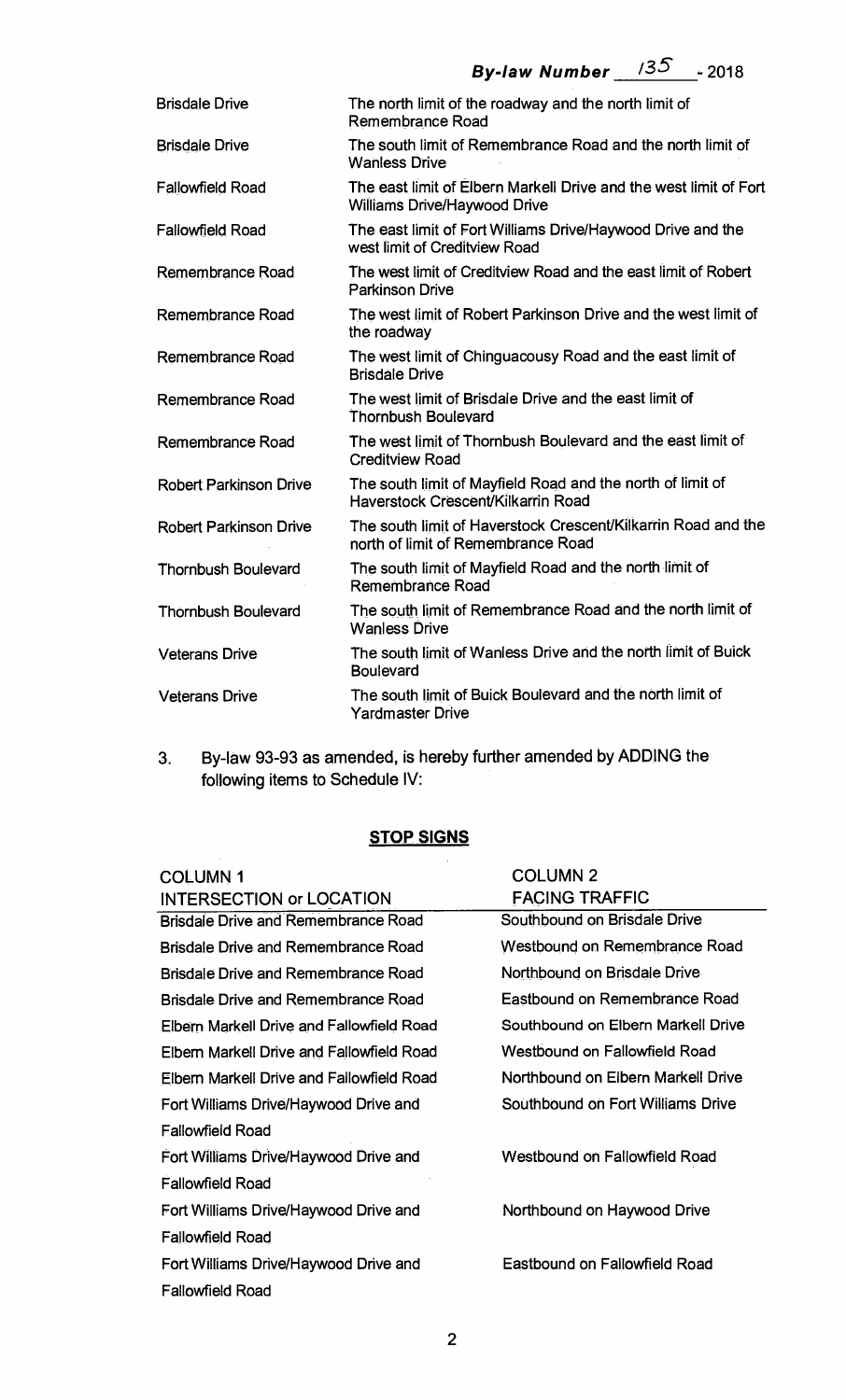**By-law Number** /3S -<sup>2018</sup>

Robert Parkinson Drive and Haverstock Crescent/Kilkarrin Road Robert Parkinson Drive and Haverstock Crescent/Kilkarrin Road Robert Parkinson Drive and Haverstock Crescent/Kilkarrin Road Robert Parkinson Drive and Haverstock Crescent/Kilkarrin Road Robert Parkinson Drive and Remembrance Road Robert Parkinson Drive and Remembrance Road Robert Parkinson Drive and Remembrance Road Robert Parkinson Drive and Remembrance Road Thombush Boulevard and Remembrance Road Thornbush Boulevard and Remembrance Road Thombush Boulevard and Remembrance Road Thornbush Boulevard and Remembrance Road Veterans Drive and Buick Boulevard Veterans Drive and Buick Boulevard Veterans Drive and Buick Boulevard Veterans Drive and Buick Boulevard Southbound on Robert Parkinson Drive Westbound on Kilkarrin Road Northbound on Robert Parkinson Drive Eastbound on Haverstock Crescent Southbound on Robert Parkinson Drive Westbound on Remembrance Road Northbound on Robert Parkinson Drive Eastbound on Remembrance Road Southbound on Thornbush Boulevard Westbound on Remembrance Road Northbound on Thornbush Boulevard Eastbound on Remembrance Road Southbound on Veterans Drive Westbound on Buick Boulevard Northbound on Veterans Drive Eastbound on Buick Boulevard

4. By-law 93-93 as amended, is hereby further amended by DELETING the following items from Schedule X:

## **RATE OF SPEED**

| <b>COLUMN1</b><br><b>HIGHWAY</b> | RATE OF<br><b>SPEED</b> | COLUMN 2 COLUMN 3<br><b>BETWEEN</b> | <b>COLUMN 4</b><br><b>TIMES OR</b><br><b>DAYS</b> |
|----------------------------------|-------------------------|-------------------------------------|---------------------------------------------------|
| Creditview<br>Road               | 70                      | Mayfield Road and Wanless Drive     | Anytime                                           |

5. By-law 93-93 as amended, is hereby further amended by ADDING the following items to Schedule X:

#### **RATE OF SPEED**

| <b>COLUMN1</b><br><b>HIGHWAY</b>     | <b>COLUMN 2</b><br><b>RATE OF</b><br><b>SPEED</b> | <b>COLUMN 3</b><br><b>BETWEEN</b>                                                                          | <b>COLUMN4</b><br><b>TIMES OR</b><br><b>DAYS</b> |
|--------------------------------------|---------------------------------------------------|------------------------------------------------------------------------------------------------------------|--------------------------------------------------|
| Creditview<br>Road                   | 60                                                | <b>Mayfield Road and Wanless Drive</b>                                                                     | Anytime                                          |
| Fallowfield<br>Road                  | 40                                                | Fort Williams Drive/Haywood Drive and<br><b>Creditview Road</b>                                            | Anytime                                          |
| <b>Fort Williams</b><br><b>Drive</b> | 40                                                | A point 31 metres west of Island Grove<br>and Fallowfield Road                                             | Anytime                                          |
| Remembrance<br>Road                  | 40                                                | A point 95 metres west of Sweet Violet<br><b>Court/Divinity Circle and Robert</b><br><b>Parkison Drive</b> | Anytime                                          |